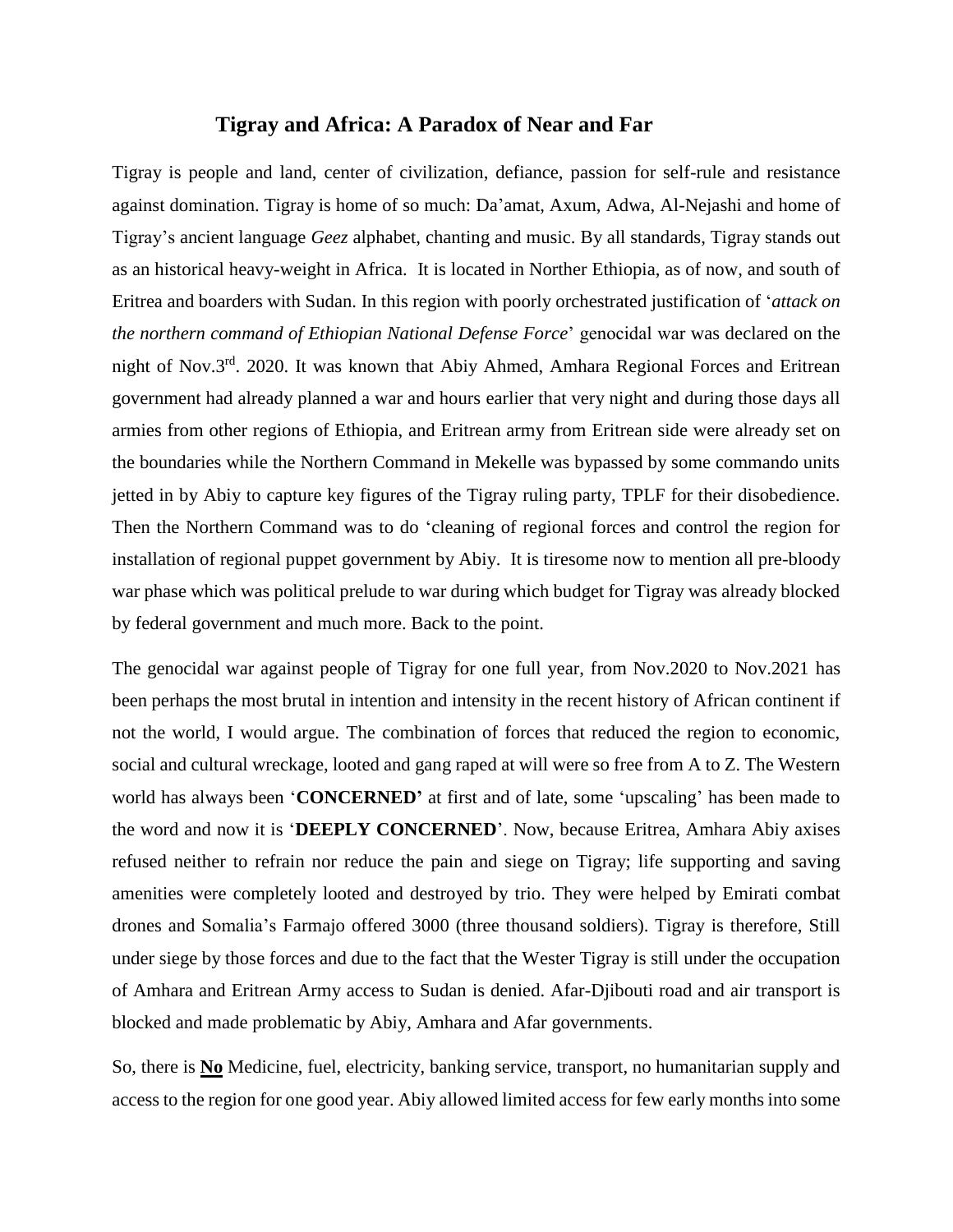area occupied by his forces but most of those humanitarian aid was looted by his soldiers and appointed cadres, for the months Ethiopian and Eritrean soldiers occupied Tigray – now much of Tigray is freed except Wesern and few eastern escarpments from Eritrea sides. Now, children are dying of man-made famine, mothers and people with chronic diseases and other emergency patients are all dying due to lack of transport (all ambulances had been stolen by Amhara and Eritrean forces during occupation), lack of medicine and fuel on top of it. Tigray population is estimated somewhere between 6-8 million. These people, in this century, in Africa are left to fight alone, to fight just to live and resist genocide alone against alliance of brutal forces. Remember African Union is sitting idle in Addis Abeba with empty promise of 'Silencing Guns'. Note that African Union has been badly tested and failed in terms of preventing genocidal war on Tigray. It is my hope that fellow African are learning a lesson or two from the situation in Tigray. In fact, it is to be remembered that AU even publicly supported Abiy's war on Tigray while knowing well that UAE drones and Eritrean army are respectively fighting in Tigray from the very beginning of the war. On the other side, this war brought Mr. Abiy to light, in front of the world, as the most lying leader in recent history. He lied about presence of Eritrean Army in Tigray, about atrocities of civilians, about gang-rape of women in Tigray, about famine in Tigray saying there is no famine in Tigray, about unilateral cease fire and what not?

The question I want to raise in this article, the central question in fact, some Africans have not yet even heard of war on Tigray properly. How come a systematic and coordinated, collaborative genocide remains hidden like that in Africa from Africans? Africans are not aware enough, it seems, of what is happening in Tigray. And that is shocking. What happened to African media and intelligentsia, public intellectuals, religious and cultural leaders? The suffering of Tigrayans is so huge and painful that African media must make effort to play its role. Tigrayan civilians outside their region, including in Addis Abeba and elsewhere are extra judicially killed, robed, rounded up and imprisoned at will. They are vilified through state media, state sponsored activits, government leaders, profiled and open campaigns against them. This is happening at huge scale and fast. In the midst of this, African media is still near but far from Tigray and what is happening in Ethiopia. Is it due to lack of means or interest? African people's unity, solidarity and mutual support is only governments' controlled? Is there anything ordinary Africans can say about this because it also shows terrible failure of AU and IGAD and of course other regional bodies. Yes, some few voices at some point came up like Pual Kagame and civil societies but it all have been